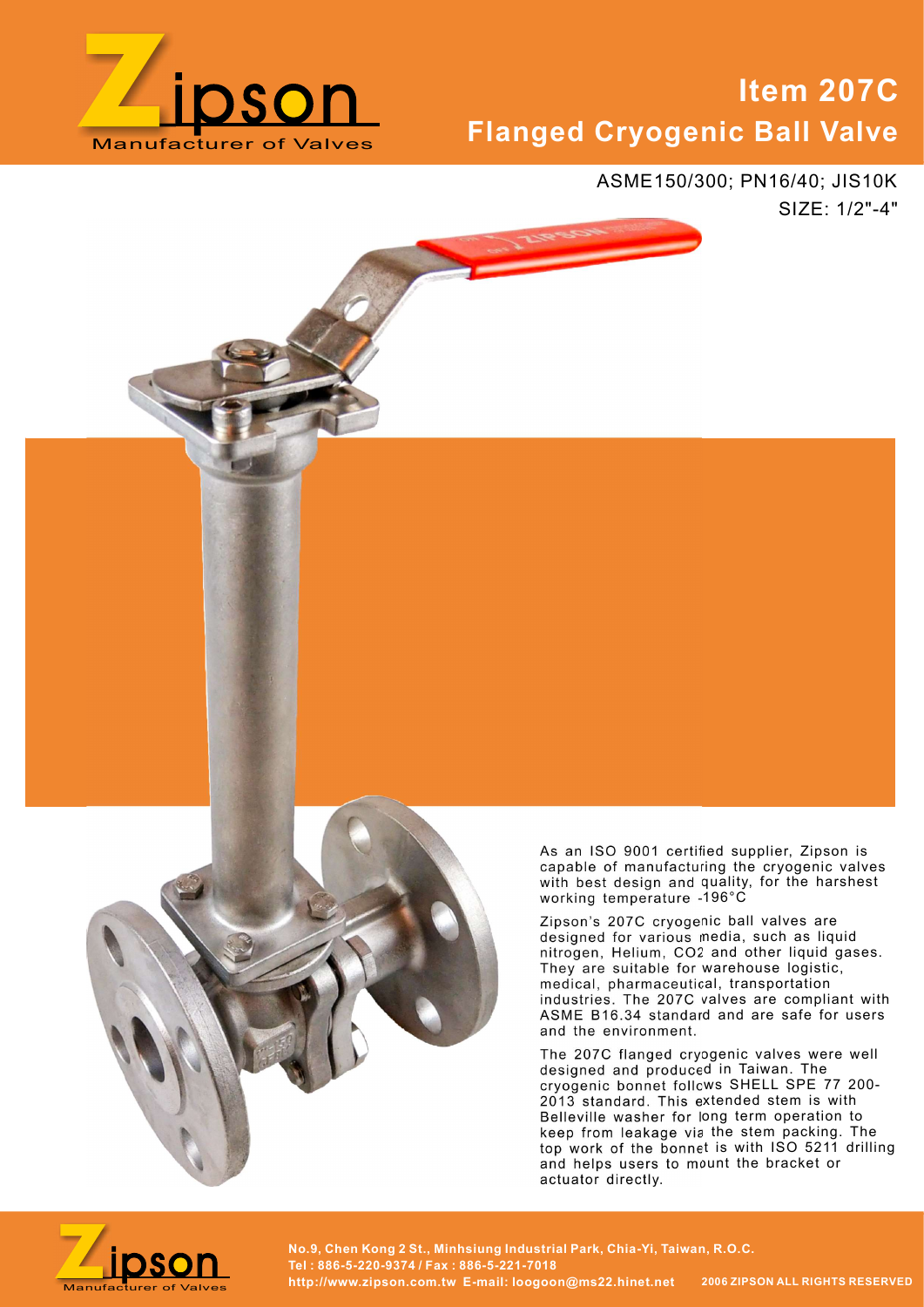

# **Manufacture: Concept Call Valve P.2**<br>
Manufacture: ANSI B16.34/ ISO 17292<br> **ECIFICATION**<br> **ERATURES**

## SPECIFICATION

- \* Design & manufacture: ANSI B16.34/ ISO 17292 Pressure rating:
- ASME150/300; PN16/40
- \* End connection: Flange ASME150/300; PN16/40 \* Temperature range<br>TFM4215 seat:  $-321^\circ$ F to 350°F/ -196°C to 150°C **EXECUTE ATION**<br> **EXECUTE ATION**<br> **EXECUTE ATION**<br> **EXECUTE ATION**<br> **EXECUTE ATION**<br> **EXECUTE ATION**<br> **EXECUTE Seat:** -381 B16.34/ ISO 17292<br> **EXECUTE SEATURES**<br> **EXECUTE SEAT URGES**<br> **EXECUTE ATION**<br> **EXECUTE ATION**<br> **EXE PECIFICATION**<br>
PECIFICATION<br>
PECIFICATION<br>
PECIFICATION<br>
PECIFICATION<br>
PECIFICATION<br>
PECIFICATION<br>
PECIFICATION<br>
ASMET50/300; PN16/40<br>
A SMET50/300; PN16/40<br>
A SMET50/300; PN16/40<br>
A SMETAL A CONSIDER CONSIDER TO CONSIDE

# OPTIONS

- \* Automation application
- \* Special alloy materials are available

## FEATURES

- \* Body & end caps quality investment casting
- \* Encapsulated bolts design
- \* Available in stainless steel and special alloy
- \* Self-adjustable stem packing
- \* with ISO 5211 direct mounting pad
- \* Blow-out proof stem design





No.9, Chen Kong 2 St., Minhsiung Industrial Park, Chia-Yi, Taiwan, R.O.C.<br>Manufacturer of Valves http://www.zipson.com.tw E-mail: loogoon@ms22.hinet.net 2006 ZIPSON ALL RIGHTS RESERVED Tel : 886-5-220-9374 / Fax : 886-5-221-7018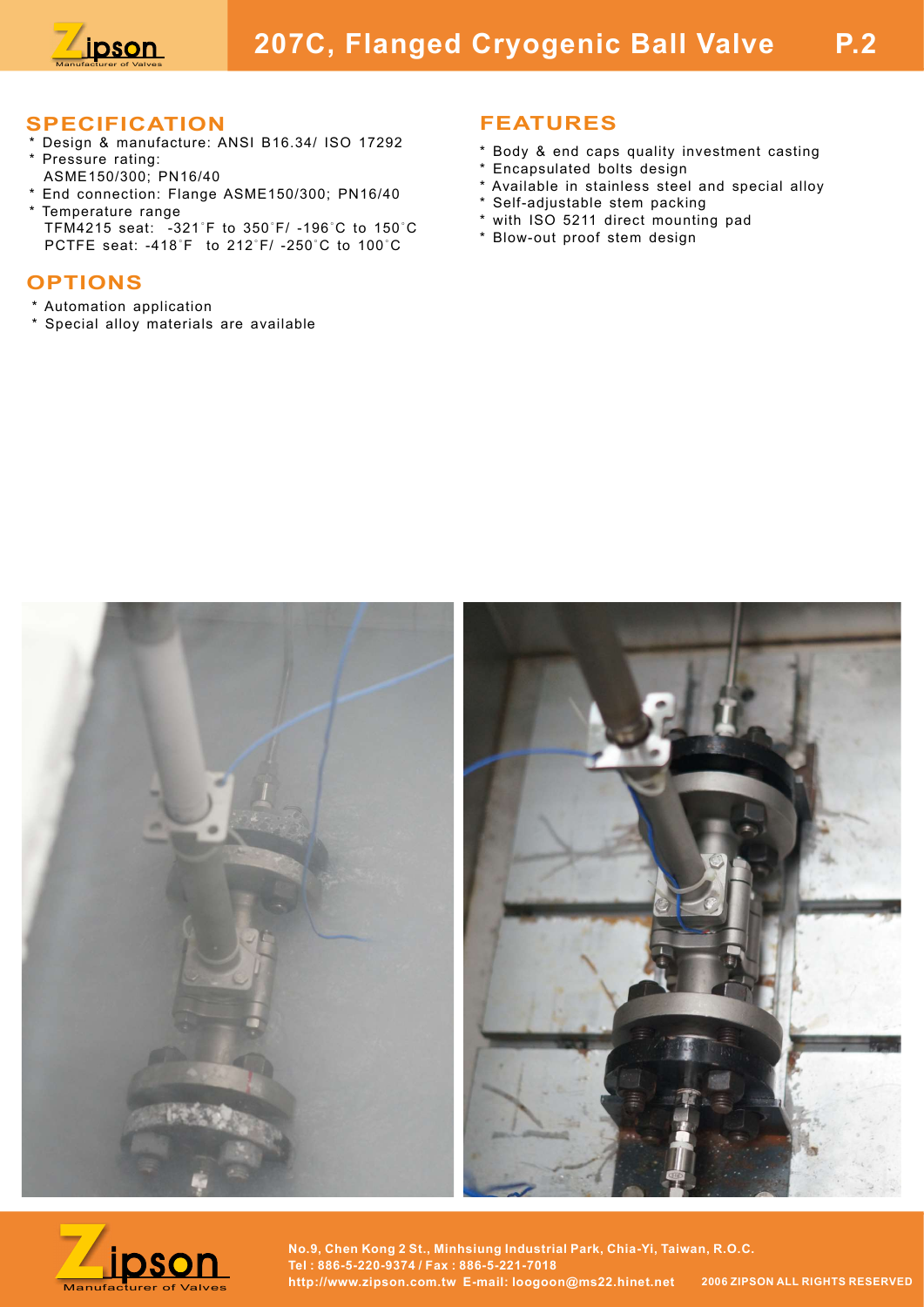

# 207C, Flanged Cryogenic Ball Valve



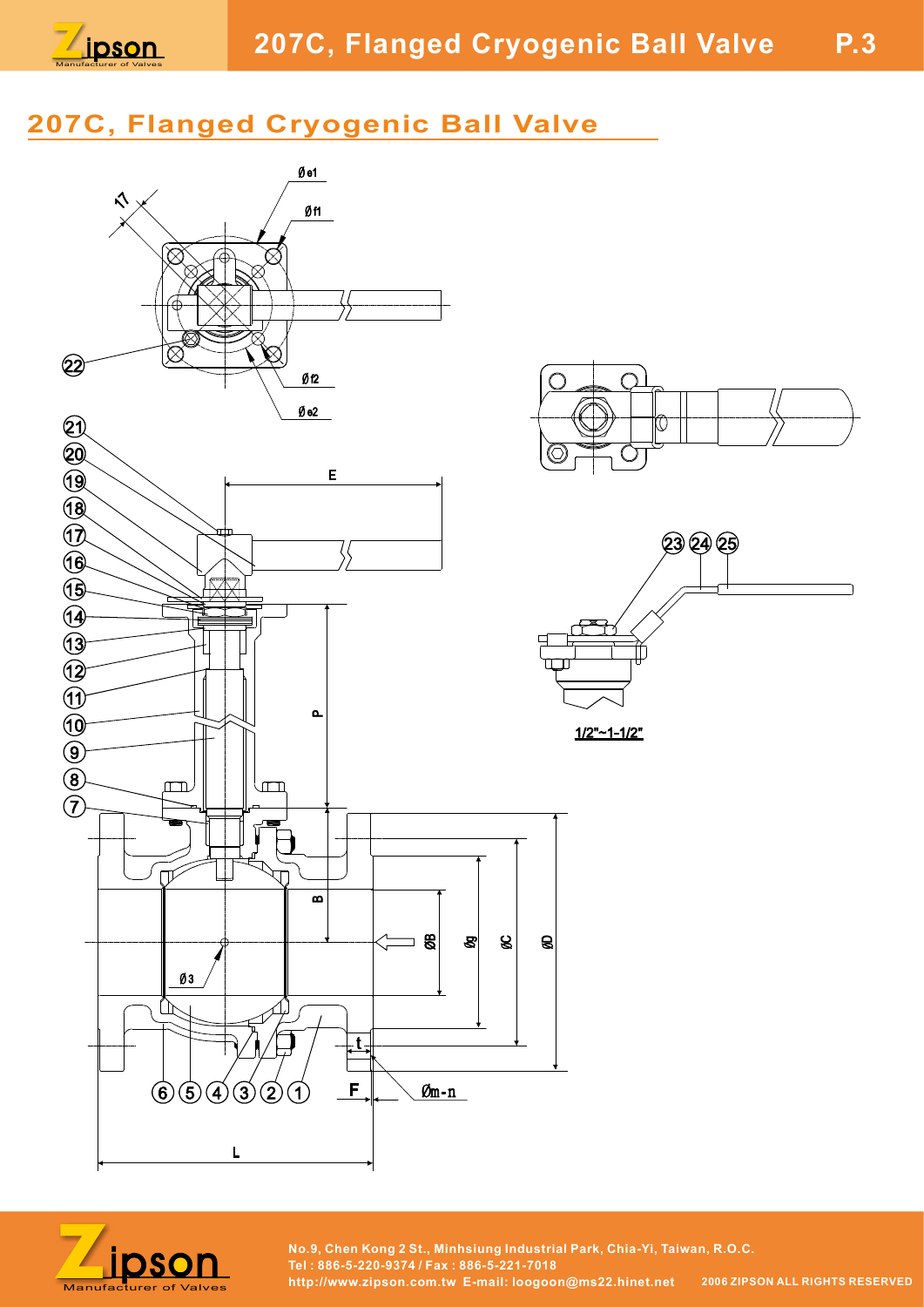

### MATERIALS LIST

|                                | pson                                                             |      |             |                              |                  |                |                                    |                                            |                |                         |
|--------------------------------|------------------------------------------------------------------|------|-------------|------------------------------|------------------|----------------|------------------------------------|--------------------------------------------|----------------|-------------------------|
|                                |                                                                  |      |             |                              |                  |                |                                    |                                            |                |                         |
|                                |                                                                  |      |             |                              |                  |                |                                    |                                            |                |                         |
|                                |                                                                  |      |             |                              |                  |                |                                    |                                            |                |                         |
|                                |                                                                  |      |             |                              |                  |                |                                    |                                            |                |                         |
|                                |                                                                  |      |             |                              |                  |                |                                    |                                            |                |                         |
|                                |                                                                  |      |             |                              |                  |                | 207C, Flanged Cryogenic Ball Valve |                                            |                | <b>P.4</b>              |
|                                |                                                                  |      |             |                              |                  |                |                                    |                                            |                |                         |
|                                |                                                                  |      |             |                              |                  |                |                                    |                                            |                |                         |
|                                |                                                                  |      |             |                              |                  |                |                                    |                                            |                |                         |
|                                | <b>MATERIALS LIST</b>                                            |      |             |                              |                  |                |                                    |                                            |                |                         |
| <b>ITEM</b>                    | <b>PART NAME</b>                                                 |      |             | <b>MATERIALS</b>             |                  | <b>ITEM</b>    |                                    | <b>PART NAME</b>                           |                | <b>MATERIALS</b>        |
| $\mathbf{1}$<br>$\overline{2}$ | <b>FLANGE END</b><br><b>BOLTS</b>                                |      |             | A351 CF8M ★<br><b>SS 304</b> |                  | 14<br>15       |                                    | <b>BELEVILLE WASHER</b><br><b>STEM NUT</b> |                | SS 301<br><b>SS 304</b> |
| $\mathfrak{S}$                 | <b>BALL SEAT</b>                                                 |      |             | TFM4215/ PCTFE               |                  | 16             |                                    | <b>NUT LOCK</b>                            |                | SS 301                  |
| $\overline{4}$                 | <b>GASKET</b>                                                    |      |             | <b>TFM1600</b>               |                  | 17             |                                    | <b>SPACE WASHER</b>                        |                | <b>SS 304</b>           |
| $\sqrt{5}$                     | <b>BALL</b>                                                      |      |             | A351 CF8M                    |                  | 18             |                                    | <b>STOP PLATE</b>                          |                | SS 304                  |
| $6\phantom{a}$                 | <b>BODY</b>                                                      |      |             | A351 CF8M ★                  |                  | 19             | HANDLE HEAD (2"~4")                |                                            |                | A351 CF8                |
| $\overline{7}$                 | <b>STEM BEARING</b>                                              |      |             | <b>TFM1600</b>               |                  | 20             |                                    | PIPE HANDLE                                |                | <b>STEEL PIPE</b>       |
| 8                              | <b>BONNET GASKET</b>                                             |      |             | <b>TFM1600</b>               |                  | 21             |                                    | <b>SET BOLT</b>                            |                | <b>SS 304</b>           |
| 9                              | <b>STEM</b>                                                      |      |             | 17-4PH                       |                  | 22             |                                    | <b>STOP PIN</b>                            |                | SS 304                  |
| 10                             | <b>BRACKET</b>                                                   |      |             | <b>A351 CF8M</b>             |                  | 23             |                                    | <b>HANDLE NUT</b>                          |                | <b>SS 304</b>           |
| 11                             | <b>THRUST WASHER</b>                                             |      |             | <b>TFM1600</b>               |                  | 24             |                                    | HANDLE(1/2"~1-1/2")                        |                | SS 304                  |
| 12                             | <b>STEM PACKING</b>                                              |      |             | <b>TFM1600</b>               |                  | 25             |                                    | <b>HANDLE SLEEVE</b>                       |                | <b>PLASTISOL</b>        |
| 13                             | <b>GLAND</b>                                                     |      |             | SS 304                       |                  |                |                                    |                                            |                |                         |
|                                | * A351 CF8M for US market; 1.4408 for EU market; SCS14 for Japan |      |             |                              |                  |                |                                    |                                            |                |                         |
|                                |                                                                  |      |             |                              |                  |                |                                    |                                            |                |                         |
|                                | <b>DIMENSIONS (MM)</b>                                           |      |             |                              |                  |                |                                    |                                            |                |                         |
|                                |                                                                  |      |             |                              |                  |                |                                    |                                            |                |                         |
| <b>SIZE</b>                    | $\mathsf{A}$                                                     | B.   | $\mathsf P$ | $\mathsf{E}% _{T}$           | $\mathsf{H}$     | e <sub>1</sub> | e2                                 | f1                                         | f2             |                         |
| 1/2"                           | 15                                                               | 37   | 200         | 130                          | $\boldsymbol{9}$ | 42             | $\blacksquare$                     | 6.0                                        | $\blacksquare$ |                         |
| 3/4"                           | 20                                                               | 38.8 | 200         | 130                          | $9\,$            | 42             | $\mathcal{L}_{\mathcal{A}}$        | 6.0                                        | $\blacksquare$ |                         |
|                                |                                                                  |      |             |                              |                  |                |                                    |                                            |                |                         |

| 12                                                                                         |              | <b>STEM PACKING</b> |                |             | TFM1600                            |               | 25  |                | <b>HANDLE SLEEVE</b>         |                |              |                                    | <b>PLASTISOL</b> |     |
|--------------------------------------------------------------------------------------------|--------------|---------------------|----------------|-------------|------------------------------------|---------------|-----|----------------|------------------------------|----------------|--------------|------------------------------------|------------------|-----|
| 13                                                                                         |              | <b>GLAND</b>        |                |             | SS 304                             |               |     |                |                              |                |              |                                    |                  |     |
| * A351 CF8M for US market; 1.4408 for EU market; SCS14 for Japan<br><b>DIMENSIONS (MM)</b> |              |                     |                |             |                                    |               |     |                |                              |                |              |                                    |                  |     |
| <b>SIZE</b>                                                                                | $\mathsf{A}$ | $\sf{B}$            |                | $\mathsf P$ | E                                  | H             |     | e <sub>1</sub> | e <sub>2</sub>               | f <sub>1</sub> |              | f2                                 |                  |     |
| 1/2"                                                                                       | 15           | 37                  |                | 200         | 130                                | 9             |     | 42             | $\blacksquare$               | 6.0            |              | $\blacksquare$                     |                  |     |
| 3/4"                                                                                       | 20           | 38.8                |                | 200         | 130                                | 9             |     | 42             | $\blacksquare$               | 6.0            |              | $\sim$                             |                  |     |
| 1"                                                                                         | 25           | 43.8                |                | 200         | 165                                | 11            |     | 50             | $\qquad \qquad \blacksquare$ | 7.2            |              | $\blacksquare$                     |                  |     |
| $1 - 1/4"$                                                                                 | 32           | 49.2                |                | 250         | 165                                | 11            |     | 50             | $\blacksquare$               | 7.2            |              | $\sim$                             |                  |     |
| $1 - 1/2"$                                                                                 | 38           | 68                  |                | 250         | 205                                | 14            |     | 70             | $\overline{\phantom{a}}$     | 9.3            |              | $\blacksquare$                     |                  |     |
| 2"                                                                                         | 50           | 76.2                |                | 250         | 205                                | 14            |     | 70             | $\blacksquare$               | 9.3            |              | $\sim$                             |                  |     |
| $2 - 1/2"$                                                                                 | 65           | 89.5                |                | 250         | 310                                | 17            |     | 102            | 70                           | 11             |              | 9.3                                |                  |     |
| 3"                                                                                         | 78           | 99.2                |                | 300         | 310                                | 17            |     | 102            | 70                           | 11             |              | 9.3                                |                  |     |
| 4"                                                                                         | 100          | 120.5               |                | 300         | 310                                | 22            |     | 125            | 102                          | 13.5           |              | 11.5                               |                  |     |
| <b>ASME150/300 (MM)</b>                                                                    |              |                     |                |             |                                    |               |     |                |                              |                |              |                                    |                  |     |
| <b>SIZE</b>                                                                                | $\mathsf{g}$ | F                   |                |             | <b>CLASS 150 FLANGE DIMENSIONS</b> |               | D   |                |                              |                |              | <b>CLASS 300 FLANGE DIMENSIONS</b> | D                |     |
|                                                                                            |              |                     | n              | m           | t                                  | $\mathcal{C}$ |     | L.             | n.                           | m              | $^{\dagger}$ | $\mathcal{C}$                      |                  | L   |
| 1/2"                                                                                       | 35           | 1.6                 | $\overline{4}$ | 16          | 11.2                               | 60.5          | 89  | 108            | 4                            | 16             | 14.5         | 66.5                               | 95               | 140 |
| 3/4"                                                                                       | 43           | 1.6                 | 4              | 16          | 11.2                               | 70            | 98  | 117            | $\overline{4}$               | 19             | 16           | 82.5                               | 117              | 152 |
| 1"                                                                                         | 51           | 1.6                 | $\overline{4}$ | 16          | 11.2                               | 79.5          | 108 | 127            | 4                            | 19             | 17.5         | 89                                 | 124              | 165 |
| $1 - 1/4"$                                                                                 | 64           | 1.6                 | $\overline{4}$ | 16          | 12.7                               | 89            | 117 | 140            | 4                            | 19             | 19.5         | 98.5                               | 134              | 180 |

| * A351 CF8M for US market; 1.4408 for EU market; SCS14 for Japan |              |       |                |                                    |      |             |     |                |                          |      |      |                                    |     |     |  |  |  |  |
|------------------------------------------------------------------|--------------|-------|----------------|------------------------------------|------|-------------|-----|----------------|--------------------------|------|------|------------------------------------|-----|-----|--|--|--|--|
| <b>DIMENSIONS (MM)</b>                                           |              |       |                |                                    |      |             |     |                |                          |      |      |                                    |     |     |  |  |  |  |
| <b>SIZE</b>                                                      | A            | B     |                | P                                  | E    | H           |     | e <sub>1</sub> | e <sub>2</sub>           | f1   |      | f2                                 |     |     |  |  |  |  |
| 1/2"                                                             | 15           | 37    |                | 200                                | 130  | 9           |     | 42             | $\blacksquare$           | 6.0  |      | $\blacksquare$                     |     |     |  |  |  |  |
| 3/4"                                                             | 20           | 38.8  |                | 200                                | 130  | 9           |     | 42             | $\sim$                   | 6.0  |      | $\sim$                             |     |     |  |  |  |  |
| 1"                                                               | 25           | 43.8  |                | 200                                | 165  | 11          |     | 50             | $\blacksquare$           | 7.2  |      | $\overline{\phantom{a}}$           |     |     |  |  |  |  |
| $1 - 1/4"$                                                       | 32           | 49.2  |                | 250                                | 165  | 11          |     | 50             | $\equiv$                 | 7.2  |      | $\sim$                             |     |     |  |  |  |  |
| $1 - 1/2"$                                                       | 38           | 68    |                | 250                                | 205  | 14          |     | 70             | $\overline{\phantom{a}}$ | 9.3  |      | $\sim$                             |     |     |  |  |  |  |
| 2"                                                               | 50           | 76.2  |                | 250                                | 205  | 14          |     | 70             | $\sim$                   | 9.3  |      | $\sim$                             |     |     |  |  |  |  |
| $2 - 1/2"$                                                       | 65           | 89.5  |                | 250                                | 310  | 17          |     | 102            | 70                       | 11   |      | 9.3                                |     |     |  |  |  |  |
| 3"                                                               | 78           | 99.2  |                | 300                                | 310  | 17          |     | 102            | 70                       | 11   |      | 9.3                                |     |     |  |  |  |  |
| 4"                                                               | 100          | 120.5 |                | 300                                | 310  | 22          |     | 125            | 102                      | 13.5 |      | 11.5                               |     |     |  |  |  |  |
| <b>ASME150/300 (MM)</b>                                          |              | F     |                | <b>CLASS 150 FLANGE DIMENSIONS</b> |      |             |     |                |                          |      |      | <b>CLASS 300 FLANGE DIMENSIONS</b> |     |     |  |  |  |  |
| <b>SIZE</b>                                                      | $\mathsf{g}$ |       | n              | m                                  | t    | $\mathbf C$ | D   | L.             | n                        | m    |      | $\mathbf C$                        | D   | L.  |  |  |  |  |
| 1/2"                                                             | 35           | 1.6   | 4              | 16                                 | 11.2 | 60.5        | 89  | 108            | 4                        | 16   | 14.5 | 66.5                               | 95  | 140 |  |  |  |  |
| 3/4"                                                             | 43           | 1.6   | $\overline{4}$ | 16                                 | 11.2 | 70          | 98  | 117            | 4                        | 19   | 16   | 82.5                               | 117 | 152 |  |  |  |  |
| 1"                                                               | 51           | 1.6   | $\overline{4}$ | 16                                 | 11.2 | 79.5        | 108 | 127            | 4                        | 19   | 17.5 | 89                                 | 124 | 165 |  |  |  |  |
| $1 - 1/4"$                                                       | 64           | 1.6   | $\overline{4}$ | 16                                 | 12.7 | 89          | 117 | 140            | $\overline{4}$           | 19   | 19.5 | 98.5                               | 134 | 180 |  |  |  |  |
| $1 - 1/2"$                                                       | 73           | 1.6   | 4              | 16                                 | 14.3 | 98.5        | 127 | 165            | 4                        | 22   | 21   | 114.5                              | 156 | 190 |  |  |  |  |
| 2"                                                               | 92           | 1.6   | $\overline{4}$ | 19                                 | 15.9 | 120.5       | 152 | 178            | 8                        | 19   | 22.5 | 127                                | 165 | 216 |  |  |  |  |
| $2 - 1/2"$                                                       | 105          | 1.6   | $\overline{4}$ | 19                                 | 17.8 | 139.5       | 178 | 190            | 8                        | 22   | 25.5 | 149                                | 190 | 241 |  |  |  |  |
| 3"                                                               | 127          | 1.6   | $\overline{4}$ | 19                                 | 19.1 | 152.5       | 190 | 203            | 8                        | 22   | 29   | 168                                | 210 | 283 |  |  |  |  |
| 4"                                                               | 157          | 1.6   | 8              | 19                                 | 24   | 190.5       | 229 | 229            | 8                        | 22   | 32   | 200                                | 254 | 305 |  |  |  |  |
|                                                                  |              |       |                |                                    |      |             |     |                |                          |      |      |                                    |     |     |  |  |  |  |